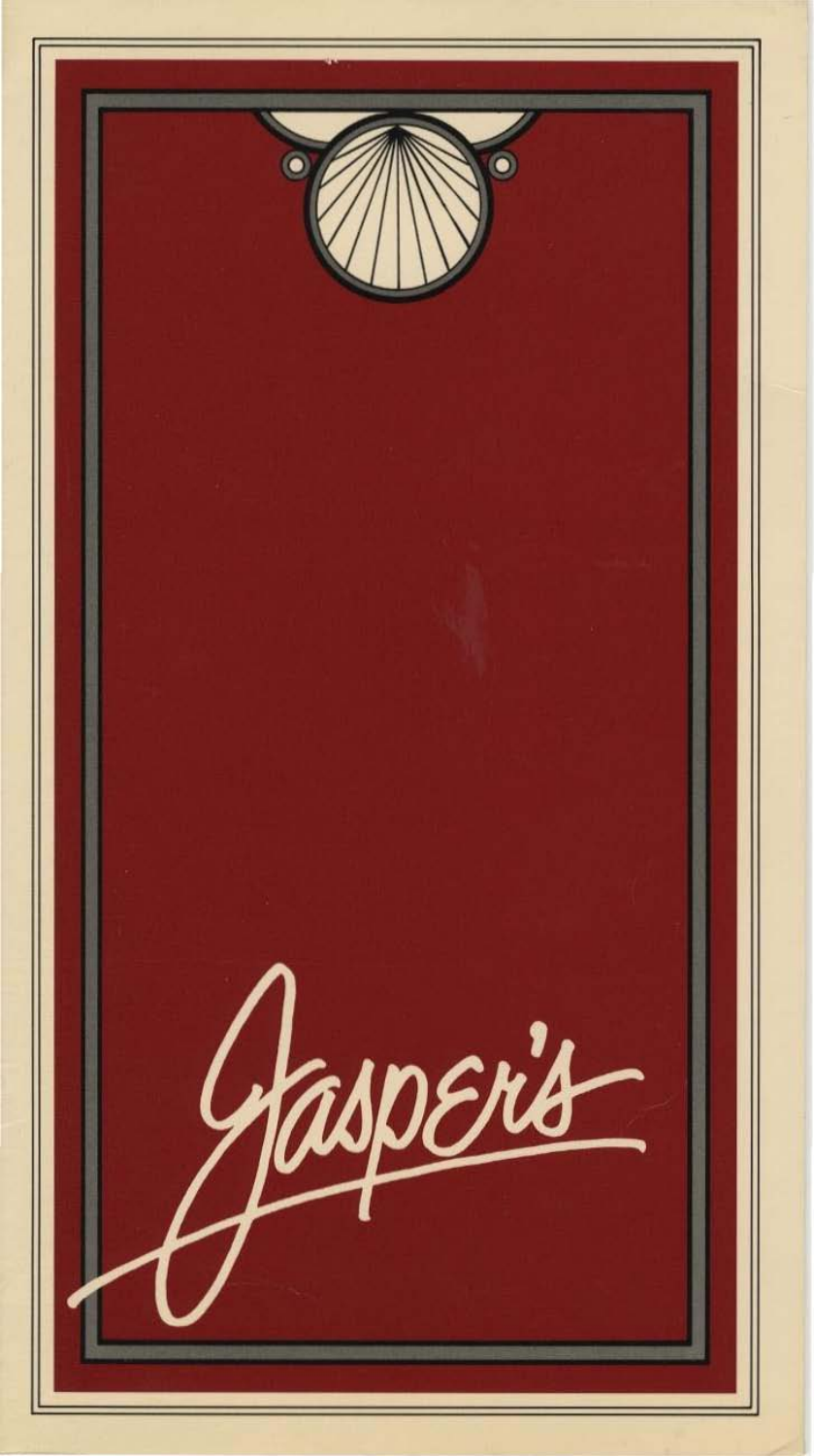

# **Apperizers**

PEEL & EAT SHRIMP  $1/4$  lb.  $3.95$  $1/2$  lb.  $6.95$ Served with Jasper's tangy cocktail sauce.

MOZZARELLA STICKS 2.95<br>Deep fried to a golden brown and served with our zesty spaghetti sauce.

**NACHOS** 2.95

Mild cheddar cheese melted over crisp tortilla chips, topped with jalapenos and sour cream.

NACHOS OLE 3.95 Same as regular Nachos, topped with spicy taco beef.

# **POTATO SKINS**

Plain, fried to a golden brown 2.95<br>Taco meat and cheddar cheese 3.95 Cheddar cheese and bacon 3.95

**CHICKEN WINGS 2.95** Buffalo style.

# **SOUP AND SALAD**

## SOUP of the DAY 1.25

A hearty soup made fresh daily.

**CHILI** Cup 1.75 Crock 2.50 Our own award winning chili recipe.

#### **FRENCH ONION SOUP** 2.50

Sweet onions sauteed and blended with rich beef stock and wine, served in a crock with toasted bread cubes and provolone cheese.

THE PARKE SALAD BOWL 4.75<br>Chilled mixed greens topped with julienne of ham, turkey and Swiss and American cheese, tomato<br>wedge and hard cooked eggs, capped with croutons and bacon crumbs, dressing.

## **JASPER'S CHICKEN SALAD 4.95**

Tender pieces of chicken, diced celery and toasted pecans in real mayonnaise, served with fresh fruit garnish and a croissant.

#### THE BANANA SPLIT 3.95

A split banana rolled in granola cereal, a generous scoop of cottage cheese and fresh fruits of the season.

### SOUTH of the BORDER 5.25

Spicy taco beef in a crisp tortilla shell layered with refried beans, fresh lettuce, diced tomatoes, shredded cheese, black olives, topped with guacamole and sour cream.

## A PEASANT'S LUNCH 4.50

A cup of Jasper's Soup of the Day, tossed salad, croissant and a glass of our house wine.

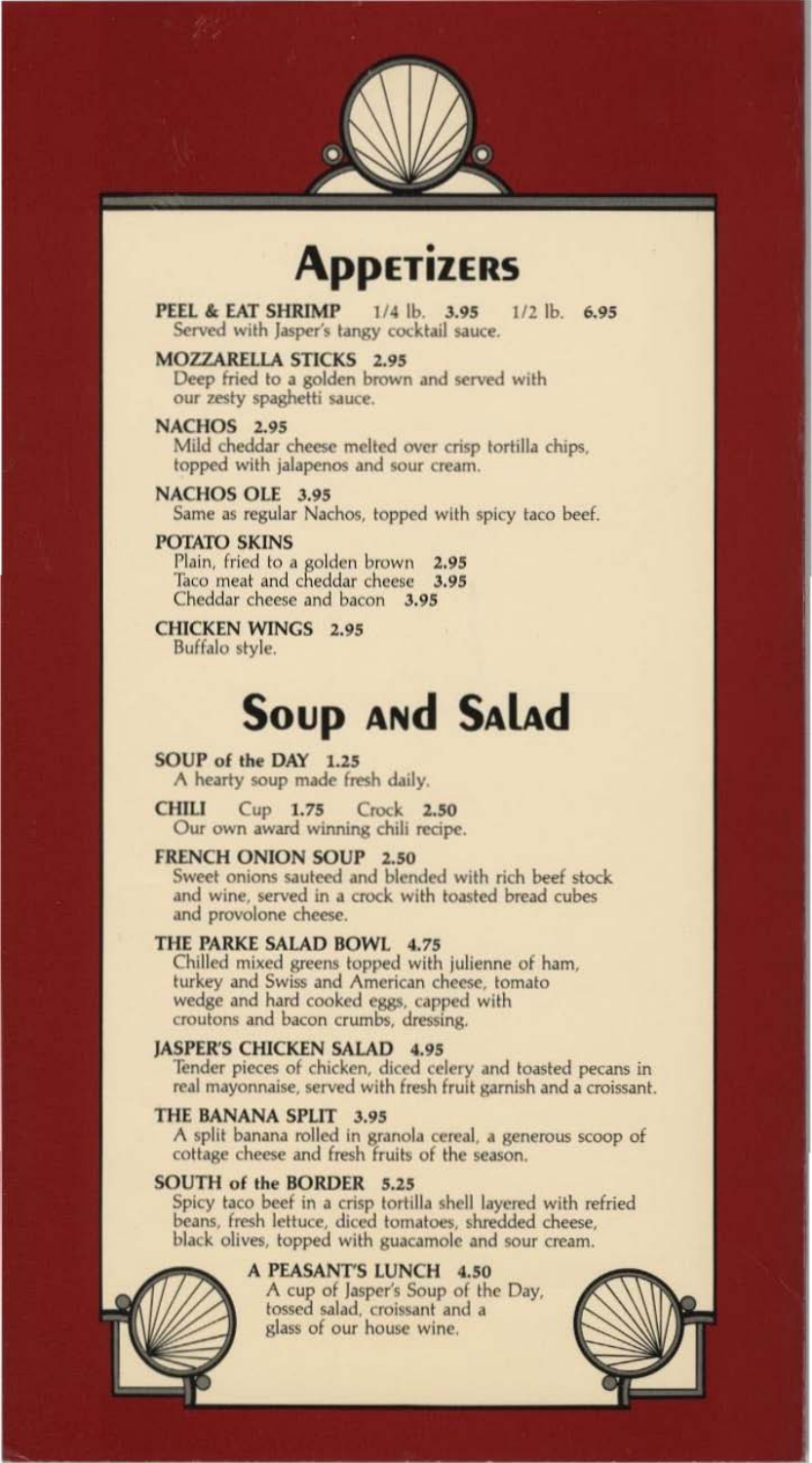

# THE ALL-BEEF HAMBURGER 3.95

#### **CHEESEBURGER 4.25**

Your choice of American, Swiss, Cheddar, Bleu or dairy-fresh sour cream.

**CANADIAN BACON CHEESEBURGER 4.95** Topped with Canadian Bacon and your choice of cheese.

The above served with French Fries or Potato Chips and Kosher Dill

#### THE SCANDINAVIAN BURGER 4.25 Fresh ground sirloin, cottage cheese, tomato wedges and hard-boiled egg.

# **HEARTY SANDWICHES**

Served with French Fries or Potato Chips and Kosher Dill

## **REUBEN'S REUBEN 4.95**

Always a favorite! Corned beef, Swiss cheese, sauerkraut and Thousand Island dressing on rye.

### **GRILLED CHEESE and BACON 3.50** Grilled with fresh sliced tomato.

### THE ITALIAN SAUSAGE SUB 4.25

Grilled Italian sausage with peppers and onions served on a crusty roll.

# **GRILLED CHICKEN BREAST 3.95**

Lightly seasoned and topped with Swiss or American cheese.

### **FAMOUS KENTUCKY HOT BROWN 4.75**

Sliced breast of turkey served over toast and smothered in a creamy cheese sauce, topped with bacon, tomato and mushrooms, then quickly browned.

### THE FRENCH DIP 4.25

Thinly sliced roast beef piled high on a French loaf with a cup of au jus.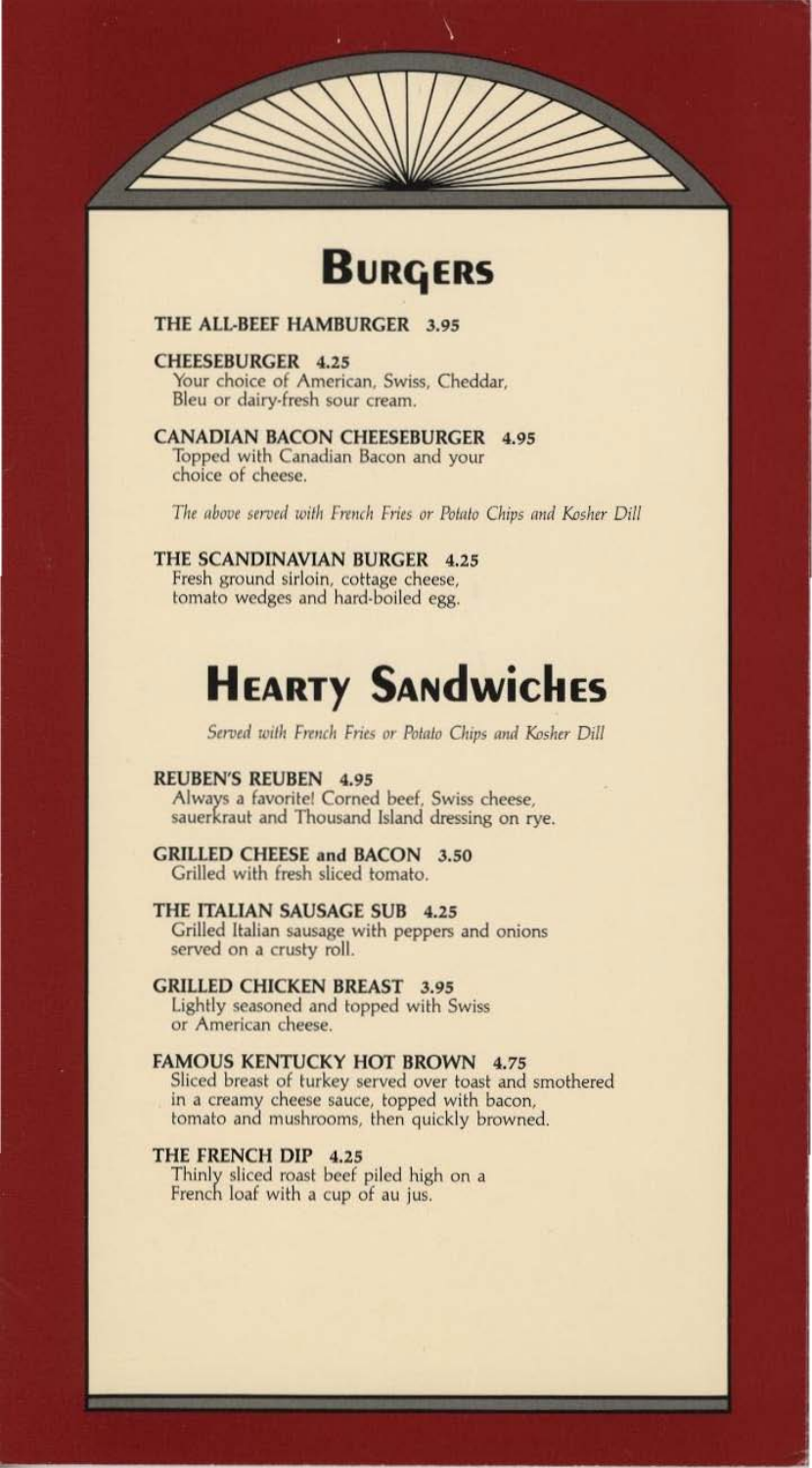

# **DINNER ENTREES**

Served Monday through Thursday 5:00 P.M.- 10:00 P.M. Friday and Saturday 5:00 P.M.- 11:00 P.M.

> Served with a Tossed Garden Salad and Choice of Vegetable of the Day,<br>Rice Pilaf, Baked Potato or French Fries.

**SEAFOOD FETTUCCINI ALFREDO 10.25** With garlic bread.

**NEW YORK STRIP STEAK** 10 oz. 12.95 14 oz. 14.95 Select cut of choice strip smothered in sauteed mushrooms.

# THE DAILY SPECIAL

It changes daily and it's always delicious.<br>Your server will tell you all about it and if there's any left!

**GRILLED CENTER CUT PORK CHOPS** 9.25<br>Cut from the center of the loin, gently broiled until golden brown, with a side of cinnamon apple sauce.

## **CHICKEN TERIYAKI 8.25**

Tender boneless breast of chicken, lightly marinated and grilled, served with rice pilaf and julienne of vegetables.

### **BROILED BOSTON SCROD 8.95**

Broiled North Atlantic cod topped with lemon butter.

#### **FILET MIGNON**  $6$  oz.  $10.95$ 8 oz. 13.95 The ultimate in tenderness, served with sauteed mushrooms.

# DEEP FRIED FANTAIL SHRIMP 9.25

Gulf shrimp deep fried and served with Jasper's tangy cocktail sauce.

**BREAST of CHICKEN SAUTEED 8.95** Served with a bouquet of garden vegetables and a delicate supreme sauce.

SHRIMP and SCALLOP KABOB 12.95 Skewered and delicately broiled in herbs and butter.

Tea .75

# **BEVERAGES**

Fresh Brewed Coffee .75

Regular or Decaffeinated.



**Soft Drinks** .95

CLEVELAND MENU PRINTING INC. "SINCE 1930

Milk .95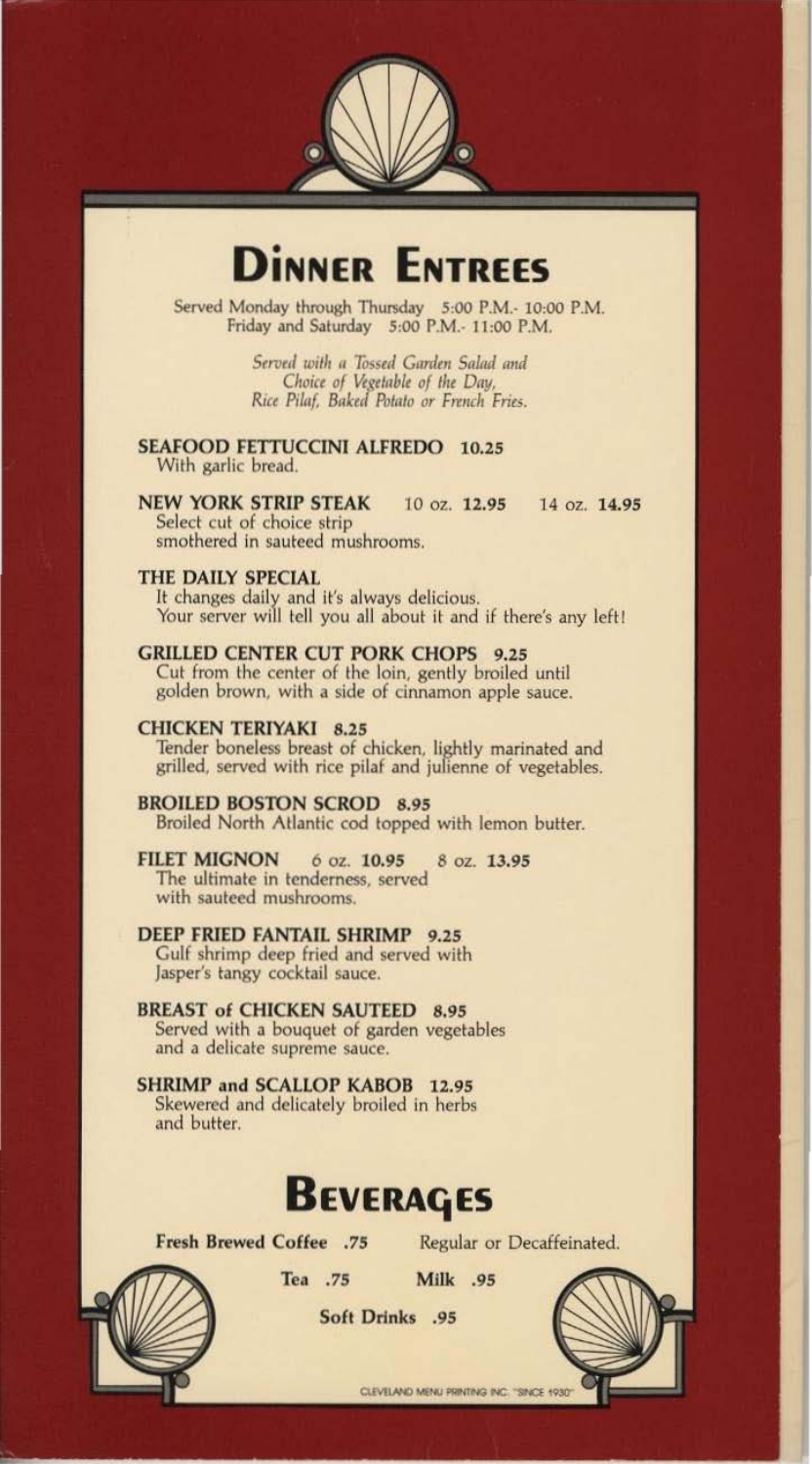

# **LUNCHEON ENTREES**

Served 11:00 A.M. - 2:00 P.M.

Served with Garden Tossed Salad or Soup, Vegetable or Potato.

THE LUNCHEON STEAK 6.95 A petite filet, broiled to perfection.

THE CHEF'S OMELETTE 3.95 A fluffy three-egg omelette with a special filling of the day.

FILET of BOSTON SCROD 5.95 Broiled North Atlantic cod topped with lemon butter.

**OUICHE** of the DAY 4.25 A large wedge of our homemade quiche,<br>served with fresh fruit.

THE CHEF'S SPECIAL It changes daily and it's always delicious.<br>Your server will tell you all about it.

# **Clubs and CROISSANTS**

# JASPER'S CHICKEN SALAD on a CROISSANT 4.25

Tender pieces of chicken, diced celery and toasted pecans in real mayonnaise on a croissant, served with fresh fruit garnish.

THE PARKE CLUB 4.25

Ham, turkey, American cheese, Swiss cheese and<br>tomato on white toast, served with a crisp Kosher Dill and chips.

### SOUP and a HALF 3.50

Half a croisssant sandwich with your choice of shaved ham or turkey with a cup of Jasper's Soup of the Day.

### THE CALIFORNIA CLUB 4.50

Turkey, bacon, lettuce and tomato served on<br>raisin toast with fresh fruit garnish.